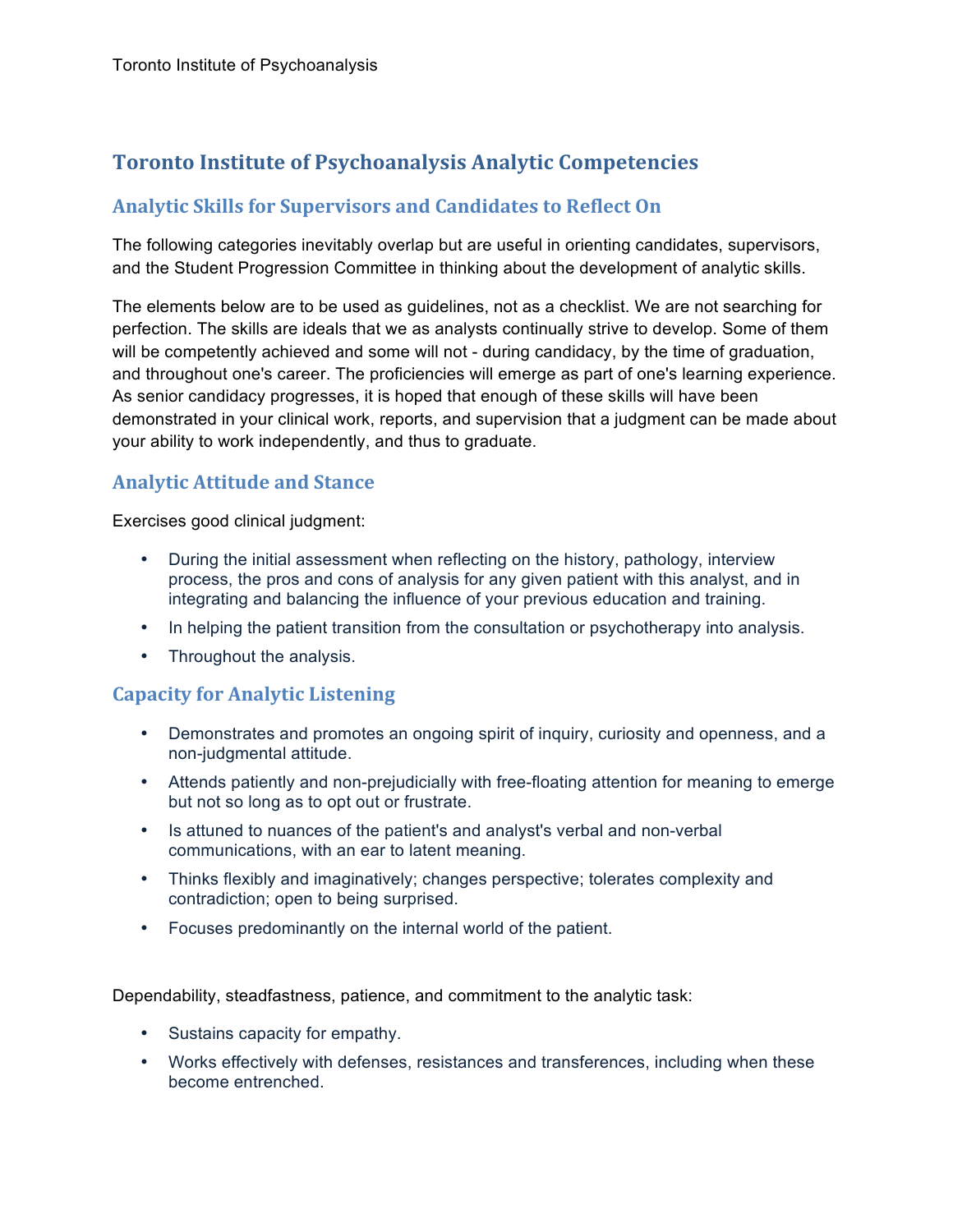- Tolerates not knowing, ambiguity and frustration.
- Observes and respects personal and ethical boundaries

#### **Self-Awareness and Self-Assessment**

- Reflects upon and makes use of one's own feelings to help understand the patient and interactions with the patient.
- Is aware of own sensitivities and potential blind spots, and the effects of one's own style and personality on the patient.
- Is aware of personal limitations in working with certain types of patients.
- Contains and processes the patient's and/or one's own affective intensity along the entire spectrum of emotion from severe hostility, periods of sustained uncertainty and isolation of affect to intense longing and intimacy.
- Notices and is motivated to analyze one's own mistakes and enactments, and can recover from a loss of analytic stance

#### **Interventional Skills**

Effectiveness of interventions:

- Thinks and works analytically in establishing and maintaining the treatment frame and the patient's experience of it (e.g., use of the couch, fees, missed sessions, patient's questions).
- Makes interventions that are experience-near, at the affectively available surface, and accurately address what is accessible to the patient.
- Demonstrates clarity, succinctness and sensitivity to the tone and timing of interventions.
- Grasps the nature of a patient's response to interventions and reflects on its meaning.
- Helps the work broaden and deepen, facilitating patients' progress in their analyses.

Flexibility of interventions:

- Emphasizes interpretations while also understanding the value of non-interpretive aspects of the work, such as supportive interventions.
- Considers whether working in the transference or outside the transference at given moments will further the analysis.
- Works effectively with surface and depth, defenses and wishes.
- Reflects thoughtfully upon when it will and will not be helpful to work with the patient's past.

Conceptual Skills:

• Demonstrates knowledge of theories of mental functioning without being theory bound or overly intellectualized.